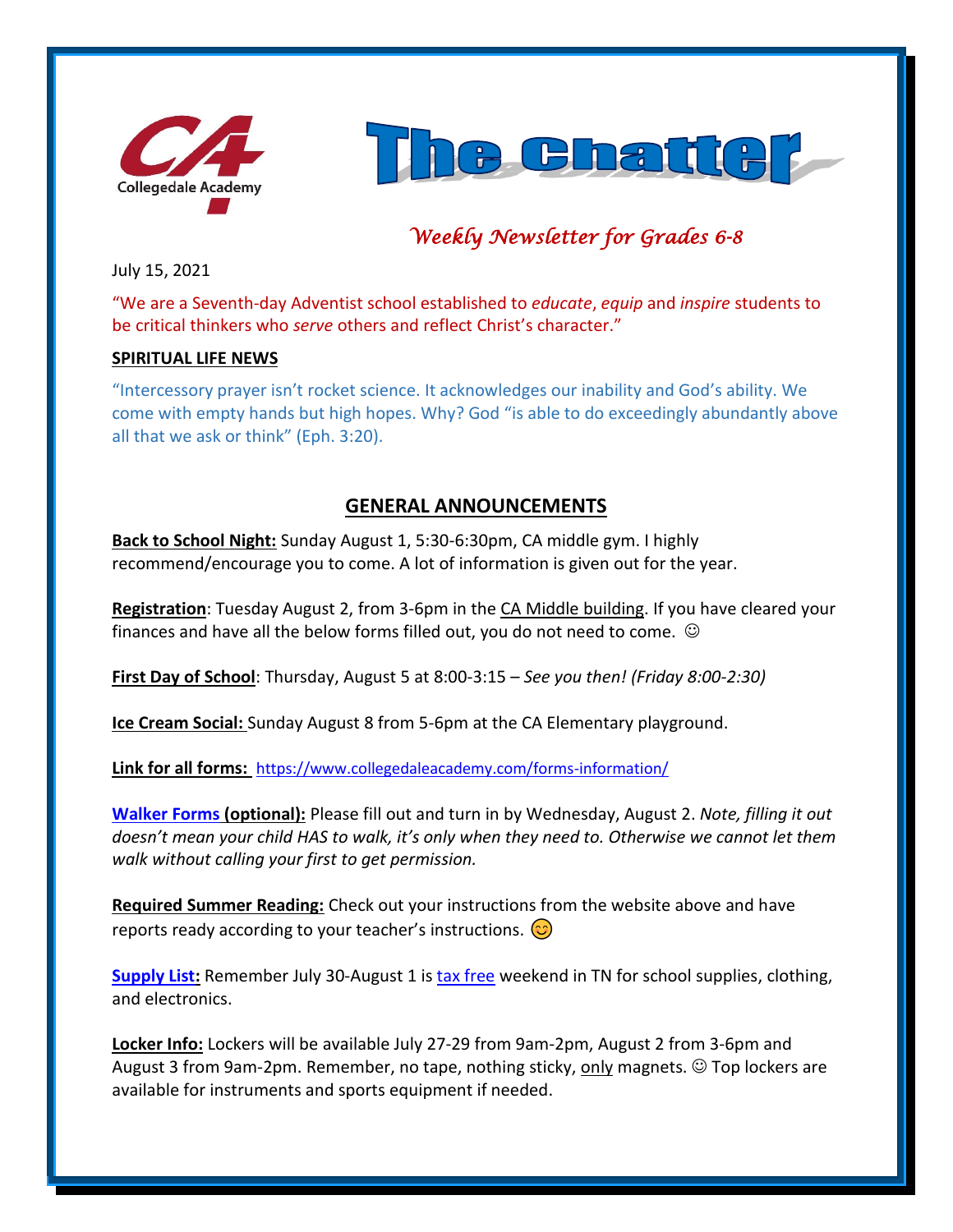**[Aftercare](https://www.collegedaleacademy.com/wp-content/uploads/2019/10/CA-Aftercare-Application.pdf) (optional):** Please fill out and turn in form if you are planning on your child to go. Remember it is for children 12 years and under.

**Transcripts/Testing:** All *new* students need to have their transcripts sent to us from their previous school. If *homeschooled* there is a test administered before the school year starts. There is a \$25 fee for this.

**Immunization and Birth Certificates:** *New* Students - please turn in a copy of each to the front office if you have not already. *ALL* Students - Immunizations need to be in the [TN format](https://www.collegedaleacademy.com/wp-content/uploads/2021/07/TN_Immunization_Certificate_Sample.pdf) and up to date. Note, 7<sup>th</sup> and 8<sup>th</sup> grade students need the Tdap Booster and have the 'E) Complete 7<sup>th</sup> Grade or Higher' box checked at the bottom left of the form.

**[Physical Form](https://www.collegedaleacademy.com/wp-content/uploads/2021/07/Physical_Reg.pdf)**: for *new* students need to be within a year.

**[Athletic Physical Form](https://www.collegedaleacademy.com/wp-content/uploads/2021/07/SportsPhysical-1.pdf) (optional):** Needed for interscholastic sports which are after school.

**Medications (optional)**: Please fill out the forms as needed. Administration cannot give medication without your consent. You may fill out the "Over the Counter Medication [Permission Form](https://www.collegedaleacademy.com/wp-content/uploads/2021/07/OTC-Medication-Form.pdf)" for situations like if your child has a headache or is cramping. Medicines we keep in stock are Ibuprofen, Acetaminophen, Antihistamine/Allergy relief, Antacid, and cough drops. You may also provide your own medication for your child, and we will keep it locked up in the office for when it is needed.

**[Meal Schedule](https://www.collegedaleacademy.com/wp-content/uploads/2021/06/Meal-Schedule-1.pdf) (optional):** Please purchase meal cards with time. This money will be returned to you if you do not use it all.

#### **[Uniforms:](https://www.collegedaleacademy.com/wp-content/uploads/2021/07/Uniform-Info_CA_K-12-2.pdf)**

**Educational Outfitters:** Mention to them that you will be attending CA and they will show you the options for our uniform.

**CA Resale Uniform Shop:** Drop off is Thursday, July 22 from 3-6pm at the CA Elementary building bottom gym entrance. **Sale** is on Monday, August 2 from 3-6pm. **ONE** day only!

**Volunteering**: If you are interested in helping out please feel out the appropriate forms.

**Car Tags:** We have car tags made for everyone. They will be available July 27-29 from 9am-2pm. Otherwise, they will be given to your child on the first day of school.

**[Electives:](https://www.collegedaleacademy.com/wp-content/uploads/2021/06/Elective-Letter-May-2021.pdf)** If you have not chosen your electives please get in touch with our principal Mrs. Hunt at [bhunt@collegedaleacademy.com](mailto:bhunt@collegedaleacademy.com) You may email her or me the form.